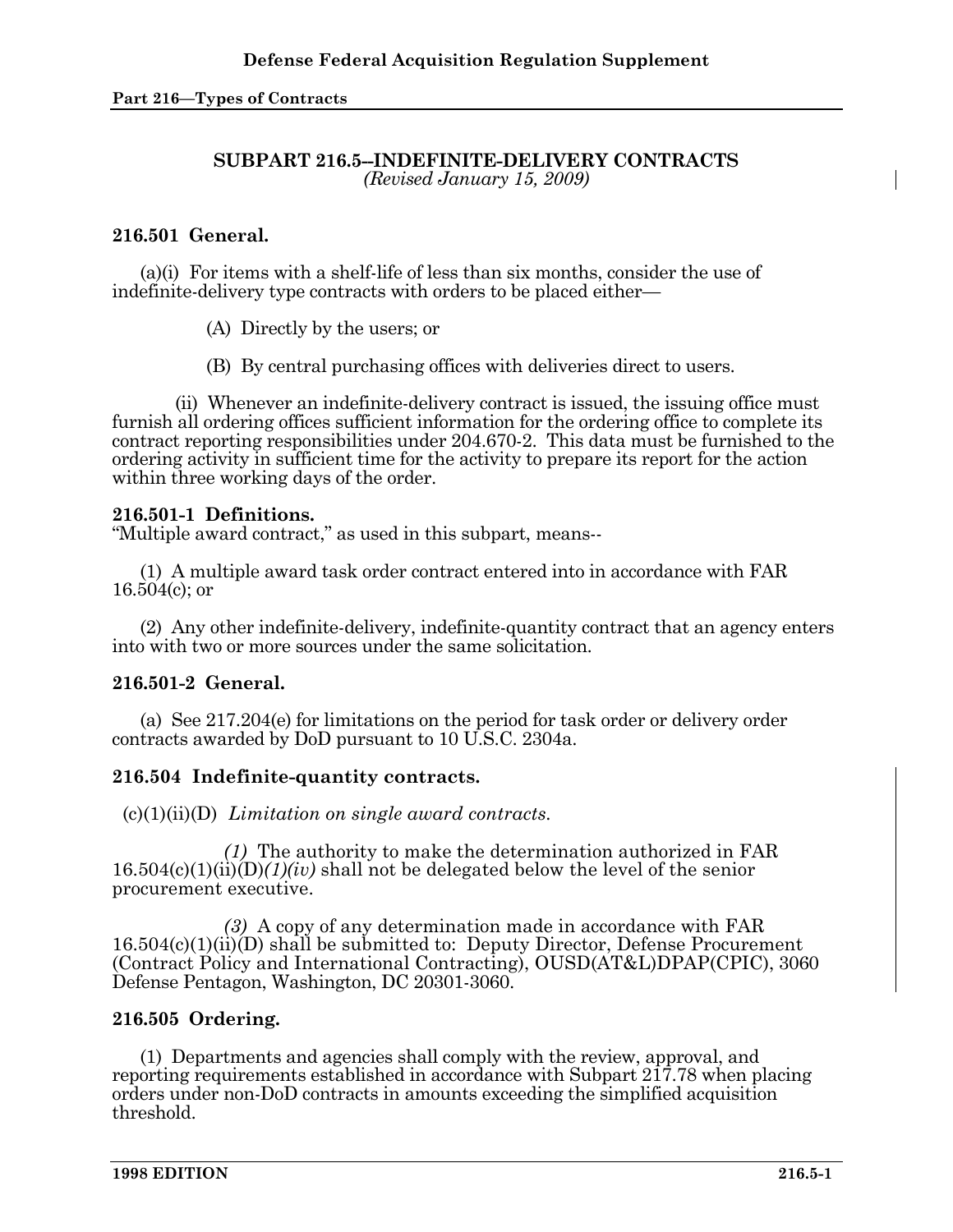#### **Part 216—Types of Contracts**

 (2) Orders placed under indefinite-delivery contracts may be issued on DD Form 1155, Order for Supplies or Services.

#### **216.505-70 Orders under multiple award contracts.**

(a) This subsection--

 (1) Implements Section 803 of the National Defense Authorization Act for Fiscal Year 2002 (Pub. L. 107-107) for the acquisition of services, and establishes similar policy for the acquisition of supplies;

 (2) Applies to orders for supplies or services exceeding \$100,000 placed under multiple award contracts;

(3) Also applies to orders placed by non-DoD agencies on behalf of DoD; and

 (4) Does not apply to orders for architect-engineer services, which shall be placed in accordance with the procedures in FAR Subpart 36.6.

 (b) Each order exceeding \$100,000 shall be placed on a competitive basis in accordance with paragraph (c) of this subsection, unless this requirement is waived on the basis of a justification that is prepared and approved in accordance with FAR 8.405- 6 and includes a written determination that--

 (1) A statute expressly authorizes or requires that the purchase be made from a specified source; or

 (2) One of the circumstances described at FAR 16.505(b)(2)(i) through (iv) applies to the order. Follow the procedures at PGI 216.505-70 if FAR 16.505(b)(2)(ii) or (iii) is deemed to apply.

 (c) An order exceeding \$100,000 is placed on a competitive basis only if the contracting officer--

 (1) Provides a fair notice of the intent to make the purchase, including a description of the supplies to be delivered or the services to be performed and the basis upon which the contracting officer will make the selection, to all contractors offering the required supplies or services under the multiple award contract; and

 (2) Affords all contractors responding to the notice a fair opportunity to submit an offer and have that offer fairly considered.

(d) When using the procedures in this subsection--

 (1) The contracting officer should keep contractor submission requirements to a minimum;

 (2) The contracting officer may use streamlined procedures, including oral presentations;